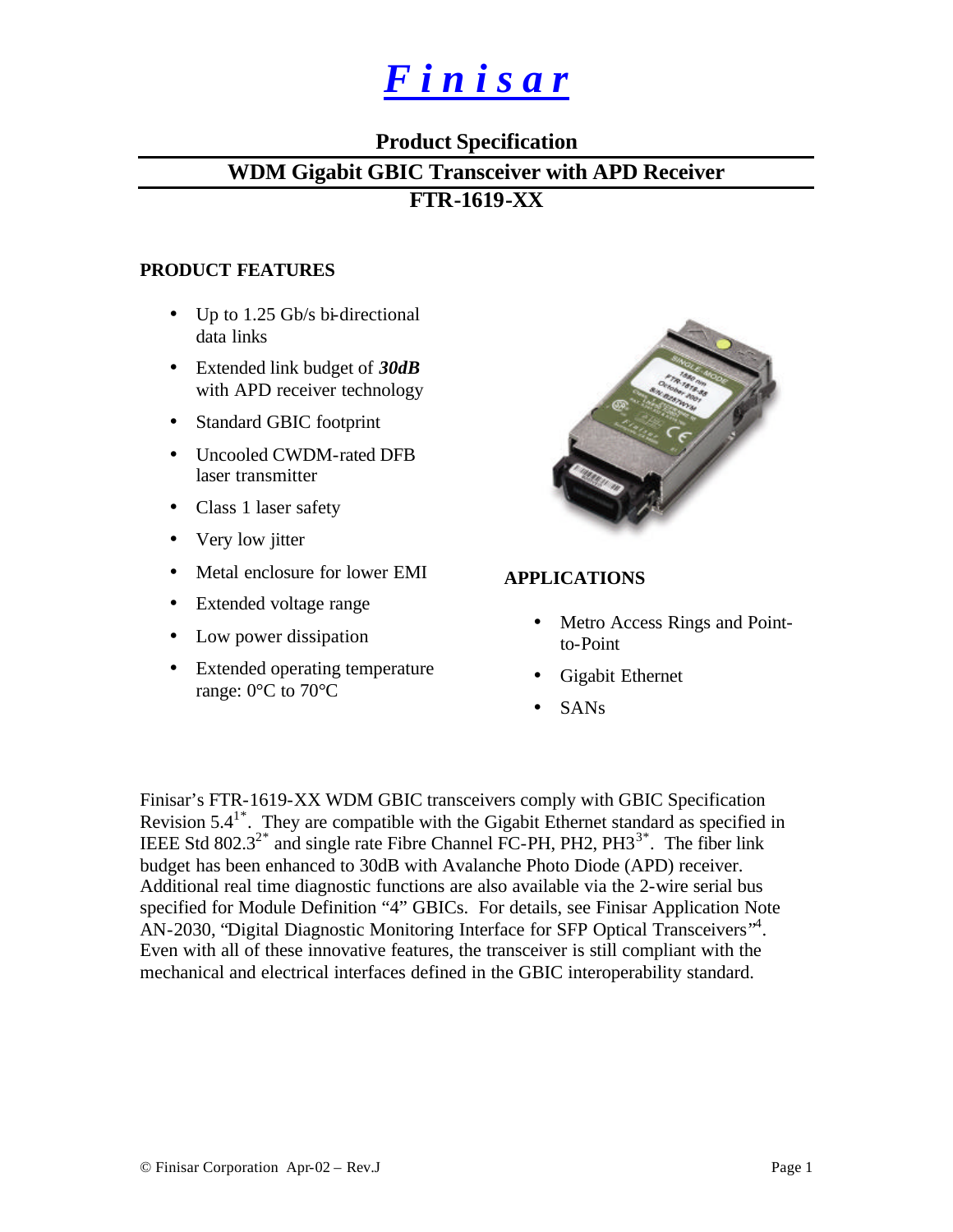## **PRODUCT SELECTION**

| <b>Wavelength</b> | XX | <b>Color Code Dot</b> | Wavelength | XX | <b>Color Code Dot</b> |
|-------------------|----|-----------------------|------------|----|-----------------------|
| 1470 nm           |    | Grav                  | 1550 nm    | 55 | Yellow                |
| 1490 nm           | 49 | Violet                | 1570 nm    | 57 | Orange                |
| 1510 nm           | 51 | Blue                  | 1590 nm    | 59 | Red                   |
| 1530 nm           | 53 | Green                 | 1610 nm    | 61 | <b>Brown</b>          |

## **FTR-1619-XX**

#### **I. Pin Out**

| Pin Name                    | Pin#           | Sequence       |
|-----------------------------|----------------|----------------|
| RX_LOS                      | $\mathbf{1}$   | $\overline{c}$ |
| <b>GND</b>                  | $\overline{c}$ | $\overline{c}$ |
| <b>GND</b>                  | 3              | $\overline{c}$ |
| $MOD_$ <del>DEF</del> $(0)$ | $\overline{4}$ | $\overline{c}$ |
| $MOD_$ <del>DEF</del> $(1)$ | 5              | $\overline{c}$ |
| $MOD_DEF(2)$                | 6              | $\overline{c}$ |
| TX_DISABLE                  | 7              | $\overline{c}$ |
| <b>GND</b>                  | 8              | $\overline{c}$ |
| <b>GND</b>                  | 9              | $\overline{c}$ |
| TX_FAULT                    | 10             | $\overline{c}$ |
| <b>GND</b>                  | 11             | $\mathbf{1}$   |
| -RX_DAT                     | 12             | $\mathbf{1}$   |
| $+RX$ _DAT                  | 13             | $\mathbf{1}$   |
| <b>GND</b>                  | 14             | $\mathbf{1}$   |
| $V_{CC}$                    | 15             | $\overline{c}$ |
| $\rm V_{CC}$                | 16             | $\overline{c}$ |
| <b>GND</b>                  | 17             | $\mathbf{1}$   |
| $+TX$ _DAT                  | 18             | 1              |
| -TX_DAT                     | 19             | $\mathbf{1}$   |
| <b>GND</b>                  | 20             | 1              |

**Table 1. GBIC to host connector pin assignment**

"Sequence" indicates the order in which pins make contact when the device is hot plugged.

Also see "Table 3: Signal Definitions" in the GBIC Specification Revision 5.4.<sup>1</sup>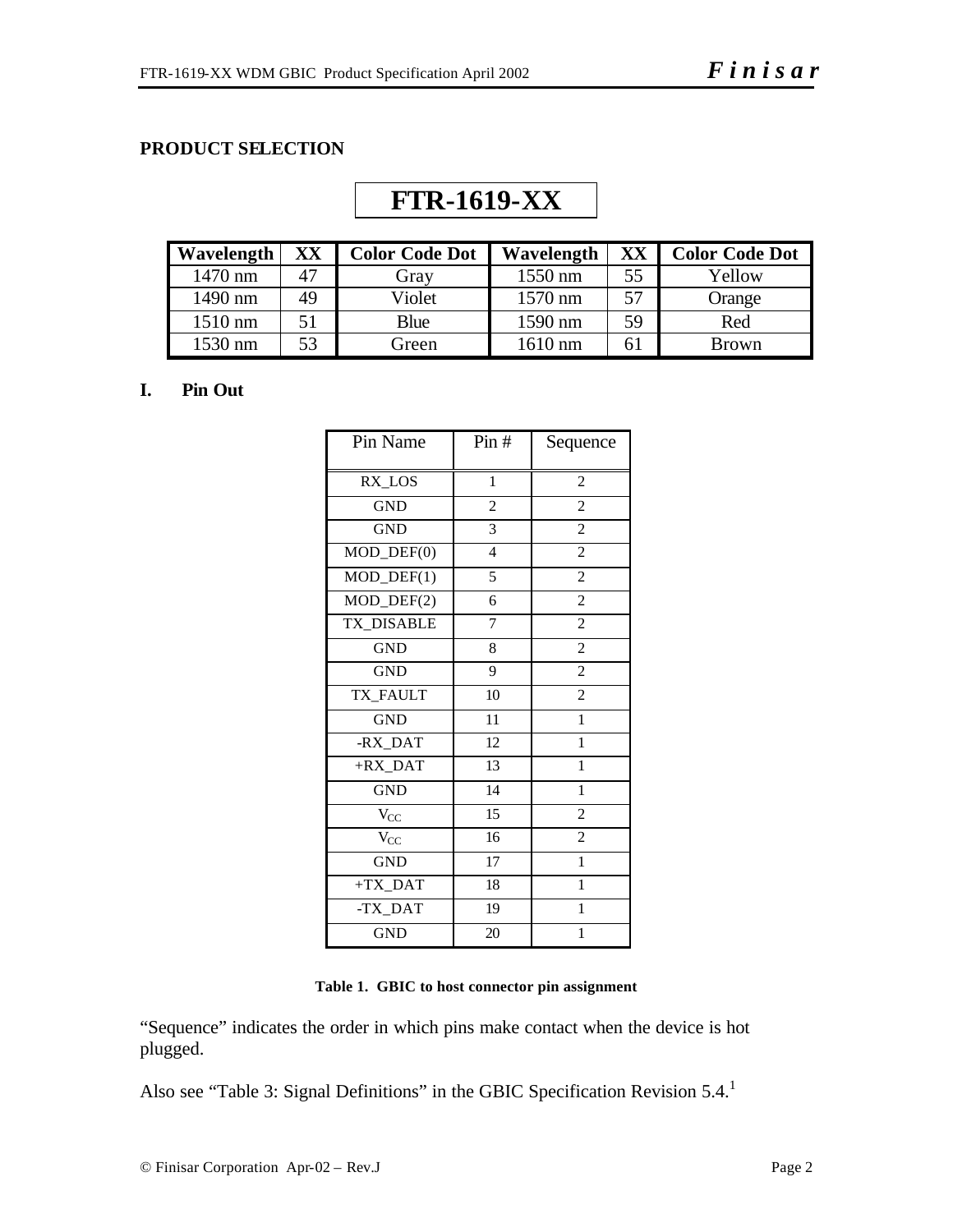## **II. Electrical Power Interface**

Finisar FTR-1619-XX WDM GBIC modules have a power supply voltage range of 4.75V to 5.25V as described in Table 2.

| <b>Electrical Power Interface</b> |                      |      |      |            |              |                          |
|-----------------------------------|----------------------|------|------|------------|--------------|--------------------------|
| <b>Parameter</b>                  | <b>Symbol</b>        | Min  | Typ  | <b>Max</b> | <b>Units</b> | <b>Notes/Conditions</b>  |
| <b>Supply Current</b>             | $\mathbf{I}_S$       |      | 280  | 350        | mA           |                          |
| Maximum Voltage                   | $V_{max}$            |      |      | 6          | V            |                          |
| <b>Surge Current</b>              | $I_{\text{surface}}$ |      |      | 400        | mA           |                          |
| <b>Input Voltage</b>              | $V_{cc}$             | 4.75 | 5.00 | 5.25       | $\mathbf{V}$ | Referenced to GND        |
| Power Supply Rejection            | <b>PSR</b>           | 100  |      |            | mV           | See Note 1. Peak to Peak |

#### **Table 2. Electrical power interface**

**Note 1:** Receiver sensitivity is compliant with power supply sinusoidal modulation of 20 Hz to 1.5 MHz up to specified value applied through the recommended power supply filtering network.

## **III. Low Speed Signals**

RX\_LOS, TX\_DISABLE, and TX\_FAULT are TTL signals as described in Table 3. MOD\_DEF(1) (SCL) and MOD\_DEF(2) (SDA) are open drain CMOS signals (see section VI, "Serial Communication Protocol"). Both MOD\_DEF(1) and MOD\_DEF(2) must be pulled up to host\_Vcc. Note – MOD\_DEF(0) is grounded inside the GBIC to indicate the correct mode of operation.

For more detailed information, see sections 5.3.1 – 5.3.8 in the GBIC Specification Rev.  $5.4^1$ .

|                         | Low Speed Signals, Electronic |                |              |              |                                    |  |  |  |  |  |  |
|-------------------------|-------------------------------|----------------|--------------|--------------|------------------------------------|--|--|--|--|--|--|
| <b>Characteristics</b>  |                               |                |              |              |                                    |  |  |  |  |  |  |
|                         |                               |                |              |              |                                    |  |  |  |  |  |  |
|                         |                               |                |              |              |                                    |  |  |  |  |  |  |
| <b>Parameter</b>        | <b>Symbol</b>                 | Min            | Max          | <b>Units</b> | <b>Notes/Conditions</b>            |  |  |  |  |  |  |
| <b>GBIC Output LOW</b>  | $V_{OL}$                      | $\theta$       | 0.5          | V            | 4.7k to 10k pull-up to host_Vcc,   |  |  |  |  |  |  |
|                         |                               |                |              |              | measured at host side of connector |  |  |  |  |  |  |
|                         |                               |                |              |              |                                    |  |  |  |  |  |  |
| <b>GBIC Output HIGH</b> | $V_{OH}$                      | host Vcc -     | host $Vec +$ | V            | 4.7k to 10k pull-up to host_Vcc,   |  |  |  |  |  |  |
|                         |                               | 0.5            | 0.3          |              | measured at host side of connector |  |  |  |  |  |  |
| <b>GBIC</b> Input LOW   | $V_{II}$                      | $\Omega$       | 0.8          | V            | 4.7k to 10k pull-up to Vcc,        |  |  |  |  |  |  |
|                         |                               |                |              |              | measured at GBIC side of           |  |  |  |  |  |  |
|                         |                               |                |              |              | connector                          |  |  |  |  |  |  |
|                         |                               | $\mathfrak{D}$ |              |              |                                    |  |  |  |  |  |  |
| <b>GBIC</b> Input HIGH  | V <sub>IH</sub>               |                | $Vec + 0.3$  | V            | 4.7k to 10k pull-up to Vcc,        |  |  |  |  |  |  |
|                         |                               |                |              |              | measured at GBIC side of           |  |  |  |  |  |  |
|                         |                               |                |              |              | connector                          |  |  |  |  |  |  |

|  |  | Table 3. Low speed signals - electronic characteristics |
|--|--|---------------------------------------------------------|
|--|--|---------------------------------------------------------|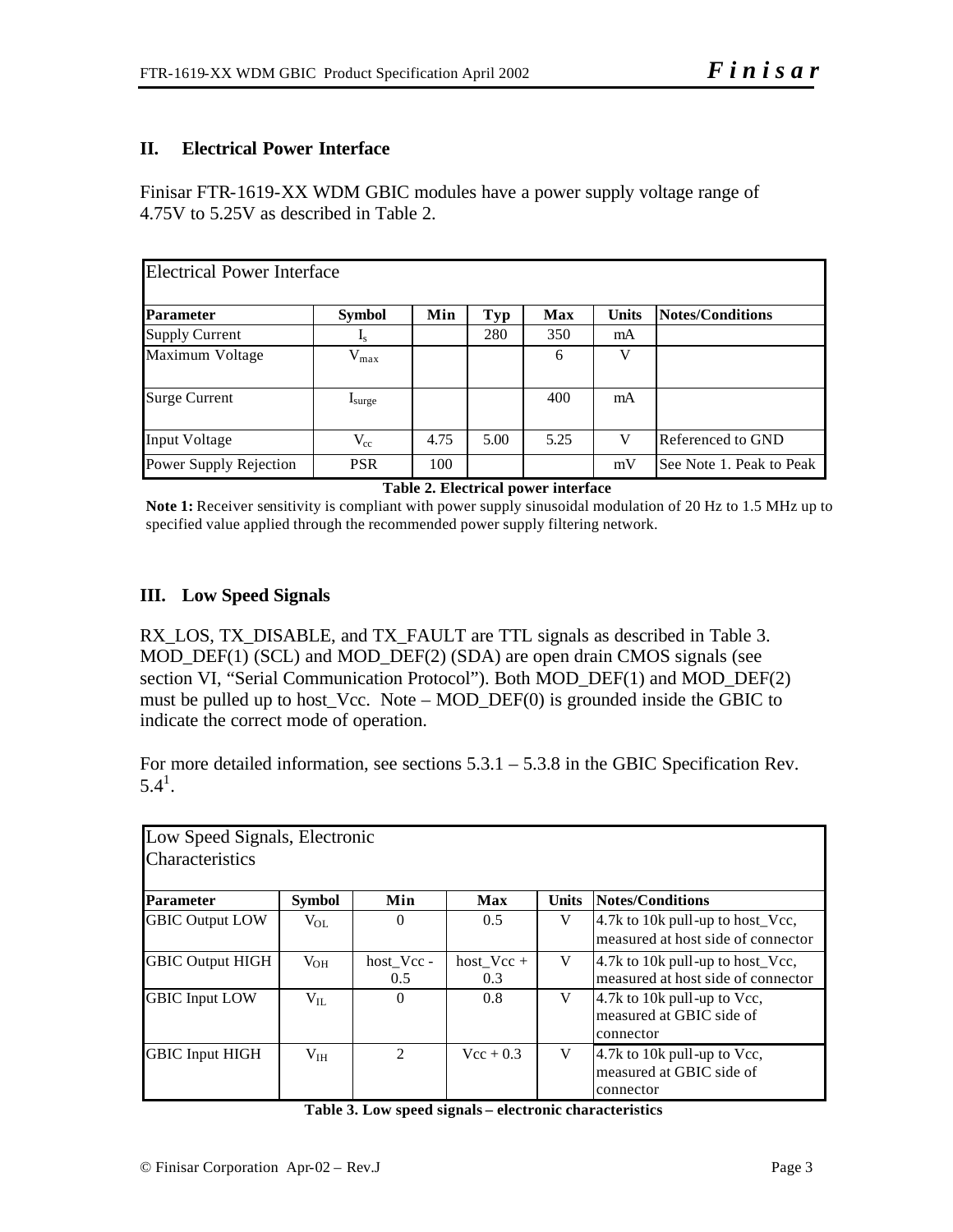| Low Speed Signal Parameters |               |       |       |            |              |                                                                                |
|-----------------------------|---------------|-------|-------|------------|--------------|--------------------------------------------------------------------------------|
| <b>Parameter</b>            | <b>Symbol</b> | Min   | Typ   | <b>Max</b> | <b>Units</b> | <b>Notes/Conditions</b>                                                        |
| RX LOS Assert Level         |               | $-42$ | $-39$ |            | dBm          | Measured on Finisar Eval Card                                                  |
| RX LOS Deassert Level       |               |       | $-37$ | $-32$      | dBm          | Measured on Finisar Eval Card                                                  |
| RX_LOS Hysteresis           |               |       | 1.0   |            | dB           | Measured on Finis ar Eval Card                                                 |
| RX_LOS Assert Delay         | t loss on     |       |       | 100        | usec         | From detection of loss of signal<br>to assertion of RX LOS                     |
| RX_LOS Negate Delay         | t_loss_off    |       |       | 150        | usec         | From detection of presence of<br>signal to negation of RX_LOS                  |
| TX DISABLE Assert Time      | t off         |       |       | 1000       | usec         | Rising edge ot TX_DISABLE to<br>fall of output signal below 10%<br>of nominal  |
| TX_DISABLE Negate Time      | t on          |       |       | 1000       | usec         | Falling edge of TX_DISABLE<br>to rise of output signal above<br>90% of nominal |
| TX DISABLE Reset Time       | t reset       | 10    |       |            | usec         | TX DISABLE HIGH before<br>TX DISABLE set LOW                                   |

**Table 4. Low speed signal parameters**

## **IV. High Speed Electrical Interface**

All high-speed PECL signals are AC coupled internally.

| <b>High Speed Electrical</b><br>Interface |                  |     |     |            |              |                                  |
|-------------------------------------------|------------------|-----|-----|------------|--------------|----------------------------------|
| <b>Parameter</b>                          | <b>Symbol</b>    | Min | Typ | <b>Max</b> | <b>Units</b> | <b>Notes/Conditions</b>          |
| Data Input Voltage                        | $V_{in}$         | 650 |     | 2000       | mV           | PECL differential peak - peak    |
| Data Output Voltage                       | $V_{\text{out}}$ | 370 |     | 2000       | mV           | PECL differential peak - peak    |
| Duty Cycle                                |                  |     | 50  |            | $\%$         |                                  |
| PECL rise/fall                            | $T_r, T_f$       |     |     | 150        | psec         | 20% -80% Differential            |
| <b>Bit Error Rate</b>                     | <b>BER</b>       |     |     | $10^{-12}$ |              | PRBS $2^7$ - 1 test data pattern |
| Tx Input Impedance                        | $Z_{\rm in}$     |     | 75  |            | ohm          | Single ended impedance           |
| Rx Output Impedance                       | $Z_{\text{out}}$ |     | 75  |            | ohm          | Single ended impedance           |

**Table 5. High speed electrical interface**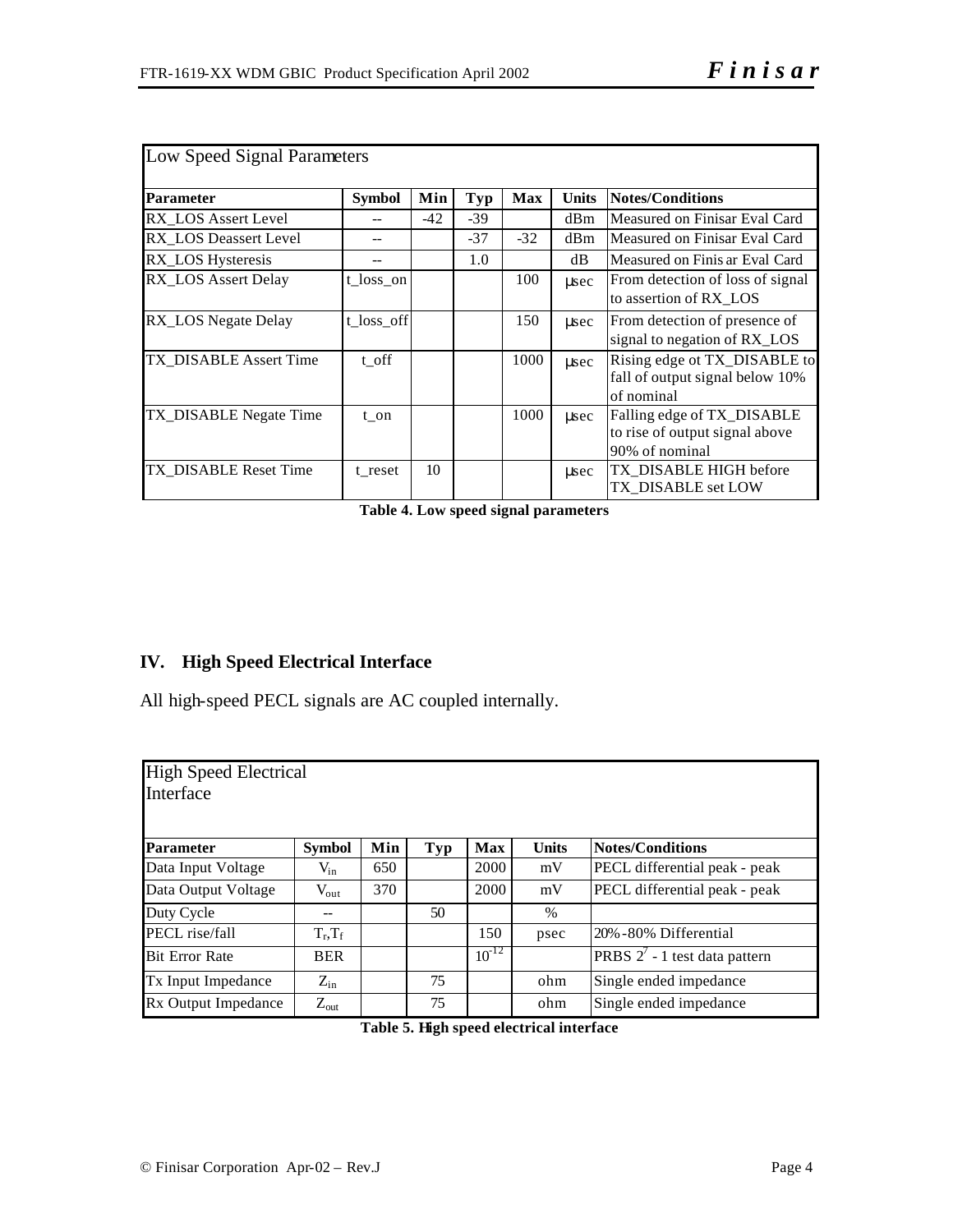## **V. Optical Parameters**

| <b>Optical Parameters</b>                                                  |                    |         |            |              |              |                                                                       |
|----------------------------------------------------------------------------|--------------------|---------|------------|--------------|--------------|-----------------------------------------------------------------------|
| <b>Parameter</b>                                                           | <b>Symbol</b>      | Min     | <b>Typ</b> | <b>Max</b>   | <b>Units</b> | <b>Notes/Conditions</b>                                               |
| <b>Transmitter Center Wavelength</b>                                       | $\lambda_{\rm c}$  | $(x-4)$ | $(x+1)$    | $(x+7)$      | nm           | Over temperature 0 to<br>70 °C case temperature.<br>See Note 1 below. |
| <b>Transmitter Center Wavelength</b>                                       | $\lambda_{\rm c}$  | $(x-4)$ | $(x+1)$    | $(x+6)$      | nm           | Over temperature 0 to<br>60 °C case temperature.<br>See Note 1 below. |
| Wavelength Temperature<br>Dependence                                       |                    |         | 0.08       |              | $nm$ /°C     |                                                                       |
| Spectral Width                                                             |                    |         |            | $\mathbf{1}$ | nm           | Full Width, -20dB from<br>peak                                        |
| Side Mode Suppression Ratio<br>(SMSR)                                      | <b>SMSR</b>        | 30      |            |              | dB           |                                                                       |
| <b>Optical Rise/Fall Time</b>                                              | $t_r/t_f$          |         |            | 200          | ps           | Unfiltered, 80% -20%                                                  |
| <b>Transmitter Optical Output Power</b>                                    | $P_{\text{out}}$   | $+1.0$  | $+3.0$     | $+5.0$       | dBm          | Average power coupled<br>into single mode fiber                       |
| <b>Transmitter Extinction Ratio</b>                                        | OMI                | 9       |            |              | dB           |                                                                       |
| <b>Transmitter Eye Opening</b>                                             |                    | 40      |            |              | $\%$         | IEEE 802.3 and Fibre<br>Channel Eye Mask<br>Margin                    |
| <b>Transmitter Jitter</b>                                                  |                    |         |            | 100          | ps           | Peak to peak, filtered                                                |
| <b>Optical Return Loss</b>                                                 | ORL                | 14      |            |              | dB           |                                                                       |
| <b>Optical Input Wavelength</b>                                            | $\lambda_{\rm in}$ | 1450    |            | 1620         | nm           |                                                                       |
| <b>Receiver Jitter Generation</b>                                          |                    |         |            | 100          | ps           | See Note 5.<br>Peak to peak                                           |
| Receiver Optical Input Power<br>$(BER < 10^{-9} \text{ w/ PRBS } 2^{7}-1)$ | $P_{in}$           | $-31$   | $-32$      | $-7$         | dBm          | @ 1.25Gb/s, 70 °C<br>case temperature<br>See Note 4 below.            |
| Receiver Optical Input Power<br>(BER < $10^{-12}$ w/ PRBS $2^7$ -1)        | $P_{in}$           | $-29$   | $-31$      | $-7$         | dBm          | @ 1.25Gb/s, 70 °C case<br>temperature<br>See Note 4 below.            |
| Dispersion Penalty at 60km                                                 |                    |         |            | 2.0          | dB           |                                                                       |
| Dispersion Penalty at 100km                                                |                    |         |            | 3.0          | dB           |                                                                       |

**Table 6. Optical parameters**

**Note 1:** The Transmitter Center Wavelength "x" is as specified by the customer. The current available wavelengths are: 1470, 1490, 1510, 1530, 1550, 1570, 1590, and 1610 nm. Please see the "Product Selection" section on page 2.

**Note 2:** Parameters are specified over temperature and at end of life unless otherwise noted. **Note 3:** All parameters are measured on a Finisar GBIC Evaluation Card unless otherwise noted. **Note 4:** To convert from dB to kilometers, use 0.3 dB/km. For example, a link budget of 7dB equals

7dB÷0.3dB/km = 23.3km. Add 0.5dB additional loss per connector.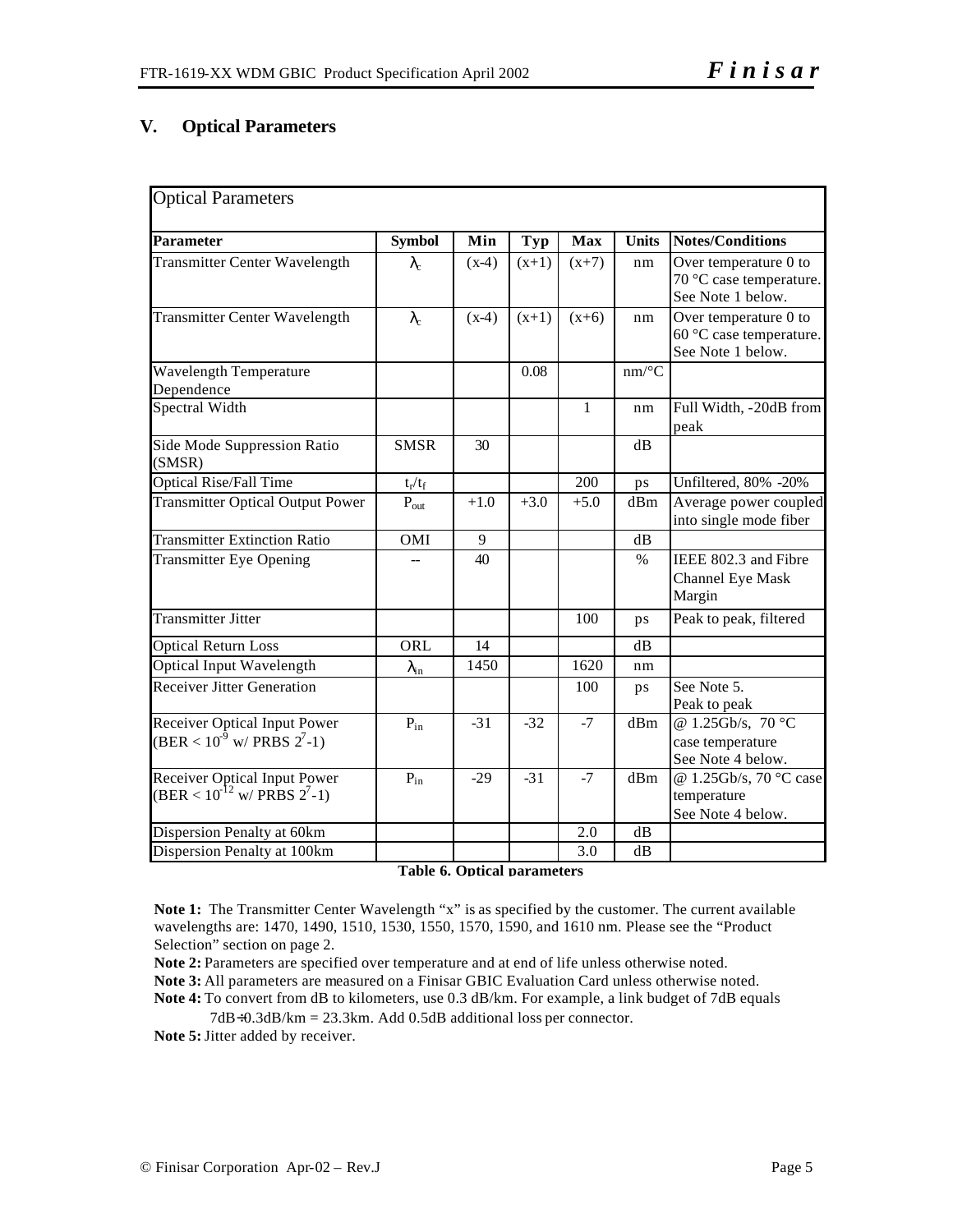## **VI. General Specifications**

| General                    |              |       |     |            |    |                                                           |
|----------------------------|--------------|-------|-----|------------|----|-----------------------------------------------------------|
| Parameter                  | Symbol   Min |       | Typ | <b>Max</b> |    | Units Notes/Conditions                                    |
| Data Rate                  | <b>BR</b>    | 0.125 |     | 1.25       |    | Gb/sec Fibre Channel, IEEE 802.3                          |
|                            |              |       |     |            |    | compatible                                                |
| <b>Total System Budget</b> |              | 30    |     |            | dB | $\left  \right  \omega$ 1.25 Gb/s, BER < 10 <sup>-9</sup> |
|                            |              |       |     |            |    | w/ PRBS $2^7$ -1. See Note 1                              |

Note 1: Total system budget is defined as  $P_{out} - P_{in}$  – typical connector losses **Table 7. General specifications**

#### **VII. Environmental Specifications**

Note that the GBIC Specification requires an ambient temperature range of 0 to +50°C. Finisar FTR-1619-XX GBICs have an extended range from  $0^{\circ}$ C to +70°C case temperature as specified in Table 8.

| Environment           |               |          |     |     |                 |                                                       |
|-----------------------|---------------|----------|-----|-----|-----------------|-------------------------------------------------------|
| <b>Parameter</b>      | <b>Symbol</b> | Min      | Tvp | Max |                 | Units Notes/Conditions                                |
| <b>Operating Temp</b> | $T_{op}$      | $\theta$ |     | 70  | $^{\circ}C$     | Case temperature                                      |
| <b>Storage Temp</b>   | $T_{\rm sto}$ | $-10$    |     | 85  | $\rm ^{\circ}C$ |                                                       |
| <b>Eye Safety</b>     | --            |          |     |     |                 | CDRH and IEC-825 Class 1 Laser<br>Product. See Note 1 |

Note 1: Complies with FDA performance standards for laser products except for deviations pursuant to Laser Notice No. 50, dated July 26, 2001.

**Table 8. Environmental specifications**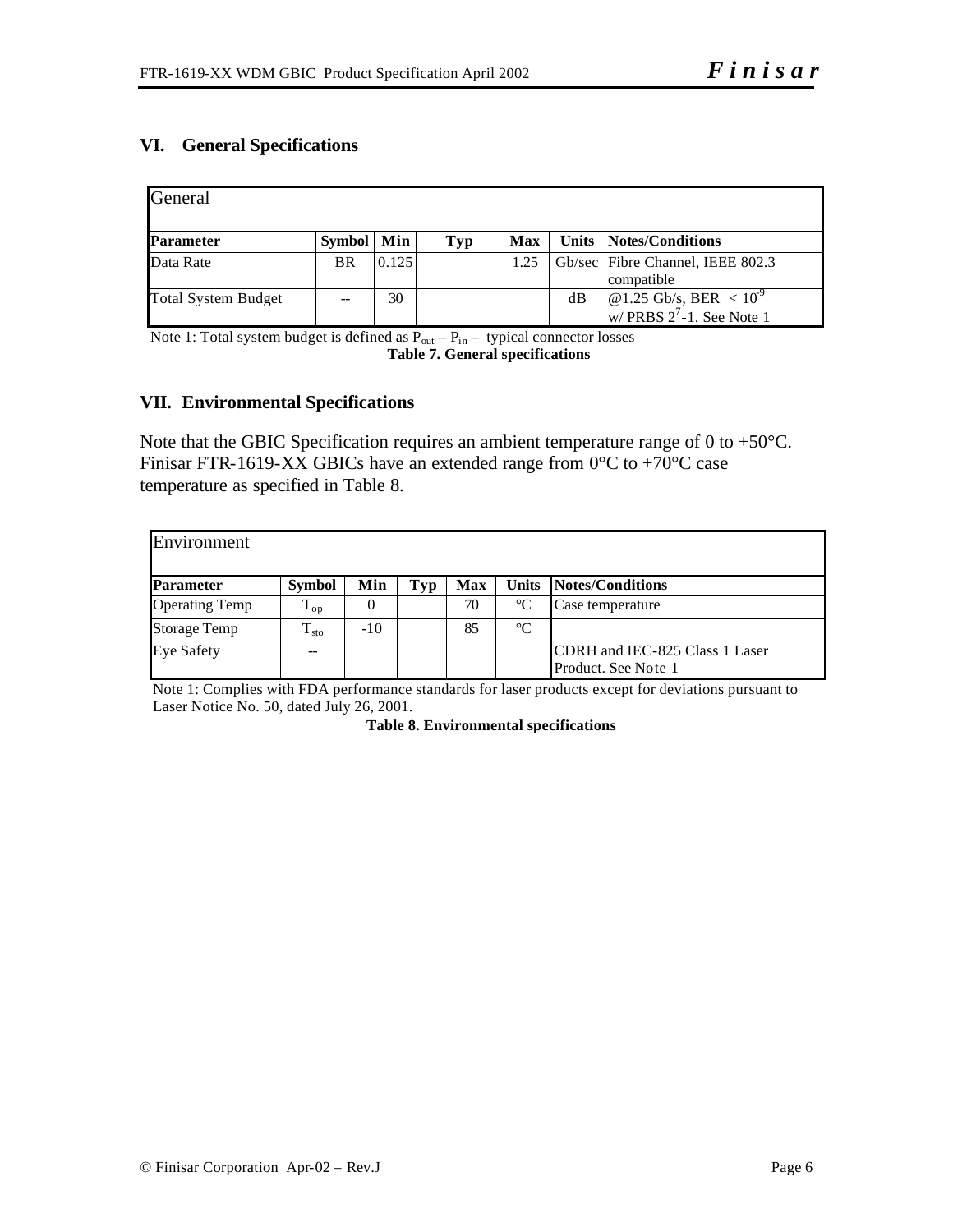## **VIII. Serial Communication Protocol**

All Finisar optical GBICs are 'Module Definition "4"' and support the 2 wire serial communication protocol outlined in the GBIC Specification  $\frac{1}{1}$ . These GBICs use an Atmel AT24C01A 128 byte  $E^2$ PROM (with an address of 1010000X). For details on interfacing with the  $E^2$ PROM, see the Atmel data sheet titled "AT24C01A/02/04/08/16 2-Wire Serial CMOS E<sup>2</sup>PROM.'<sup>5</sup>

All Finisar optical GBICs also incorporate a microcontroller that monitors system parameters such as laser current, laser temperature, and, in the case of 13xx/14xx/15xx/16xx nm parts, transmitted power. For a complete description of how to use Finisar's extended features, see Finisar's Application Note AN-2030: "Digital Diagnostic Monitoring Interface for SFP Optical Transceivers.<sup>"4</sup>

**CAUTION:** The microcontroller implements the Philips  $I^2C$  protocol including clock stretching. For details, consult the Philips  $I^2C$ -Bus Specification. Clock stretching allows a fast master to communicate with a slow slave device, and it requires that the host monitor the clock line every time it releases the line high. If a host does not implement clock stretching (drives the bus blind), it must run the clock below 8kHz, so that Finisar's microcontroller has time to process instructions. If clock stretching is supported, the clock may be run at up to 100kHz.

| $I2C$ Timing Requirements                   |               |     |     |            |              |                                                                                                    |
|---------------------------------------------|---------------|-----|-----|------------|--------------|----------------------------------------------------------------------------------------------------|
| <b>Parameter</b>                            | <b>Symbol</b> | Min | Typ | <b>Max</b> | <b>Units</b> | Notes/Conditions                                                                                   |
| Atmel $I^2C$ Clock Rate                     | $C_{atmel}$   | 0   |     | 100,000    | Hz           | Bus can be driven blind.                                                                           |
| Finisar Microcontroller<br>$I2C$ Clock Rate | $C_1$         | 10  |     | 100,000    | Hz           | Host must support clock stretching.<br>Microcontroller times out if $C \lt \mathbb{R}$<br>$10Hz$ . |
| Finisar Microcontroller<br>$I2C$ Clock Rate | $C_2$         | 10  |     | 8000       | Hz           | Bus can be driven blind.<br>Microcontroller times out if $C \lt \mathbb{R}$<br>$10Hz$ .            |

**Table 9. I<sup>2</sup>C timing requirements**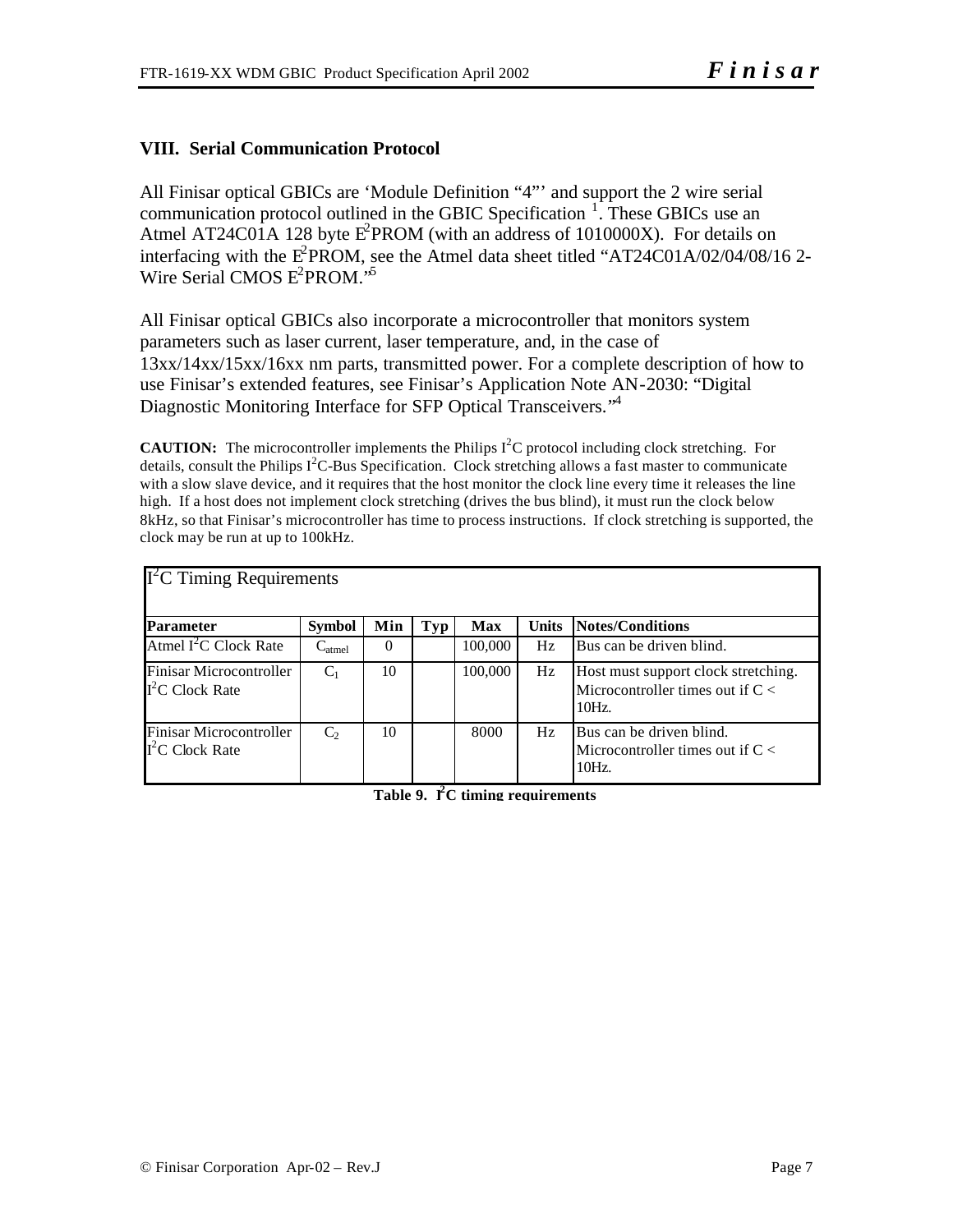## **IX. Mechanical Specifications**

Finisar WDM GBICs conform to the mechanical specifications outlined in the GBIC Specification Revision 5.4, Section  $6<sup>1</sup>$ .

|                        | Insertion, Extraction, and<br><b>Retention Forces</b>                                |     |  |     |                |                              |  |  |  |  |  |  |
|------------------------|--------------------------------------------------------------------------------------|-----|--|-----|----------------|------------------------------|--|--|--|--|--|--|
| <b>Parameter</b>       | <b>Notes/Conditions</b><br>Min<br>Tvp<br><b>Units</b><br><b>Symbol</b><br><b>Max</b> |     |  |     |                |                              |  |  |  |  |  |  |
| <b>GBIC</b> insertion  | F <sub>t</sub>                                                                       |     |  | 20  | <b>Newtons</b> | $\sim 4.5$ lbs               |  |  |  |  |  |  |
| <b>GBIC</b> extraction | $F_{\rm E}$                                                                          |     |  | 15  | <b>Newtons</b> | $\sim$ 3.3 lbs               |  |  |  |  |  |  |
| <b>GBIC</b> retention  | $F_{R}$                                                                              | 130 |  | N/A | <b>Newtons</b> | straight out $\sim$ 29.3 lbs |  |  |  |  |  |  |

**Table 10. Insertion, extraction, and retention forces**